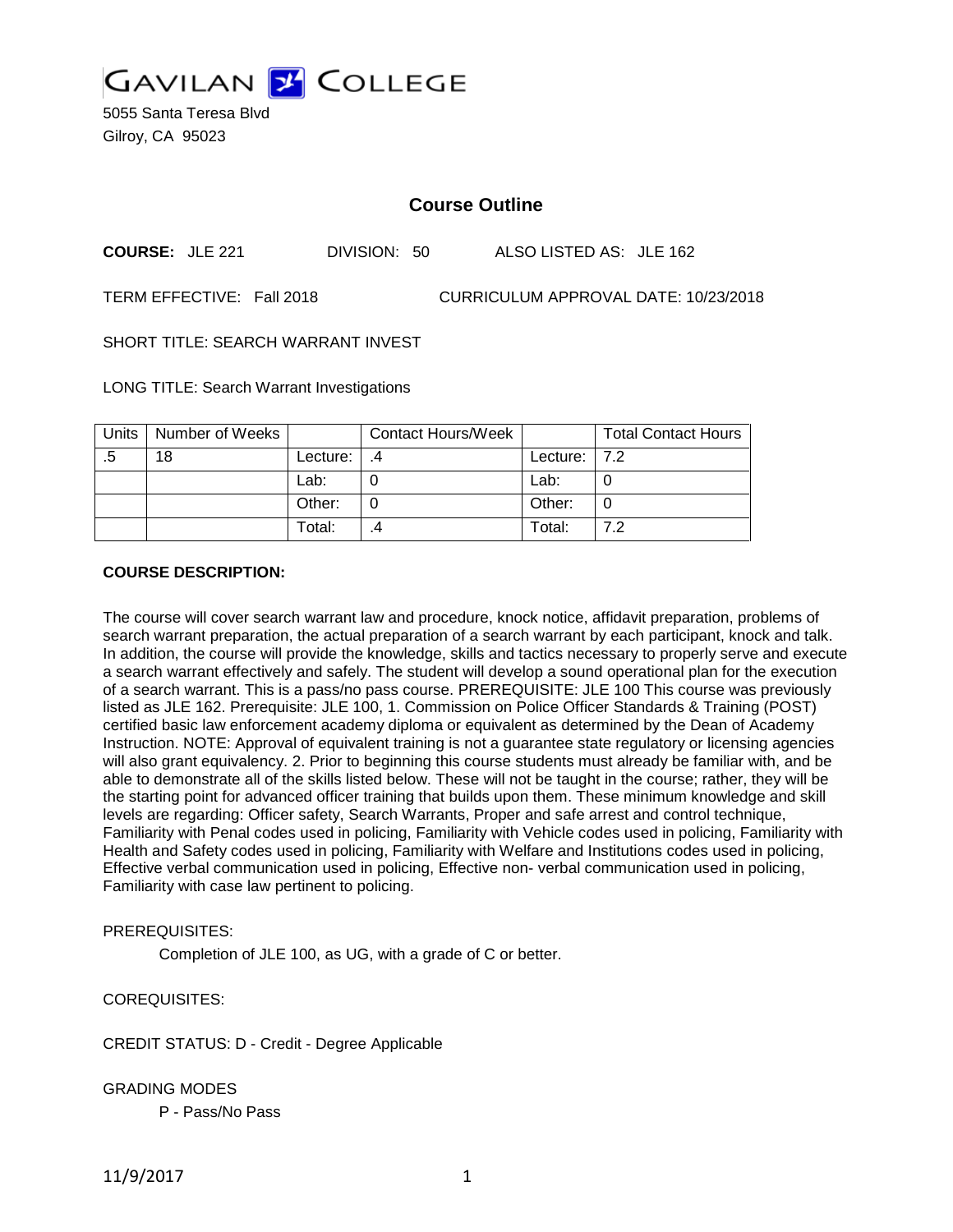SCHEDULE TYPES:

- 02 Lecture and/or discussion
- 03 Lecture/Laboratory
- 04 Laboratory/Studio/Activity

## **STUDENT LEARNING OUTCOMES:**

1. Develop a sound operational plan, conduct a briefing and, serve a mock search warrant.

Measure of assessment: Written assignment, skills demonstration

Year assessed, or planned year of assessment: 2017

2. Analyze and evaluate issues associated with the development of a search warrant and affidavit. Measure of assessment: class exercise

## **CONTENT, STUDENT PERFORMANCE OBJECTIVES, OUT-OF-CLASS ASSIGNMENTS**

Curriculum Approval Date: 10/23/2018

Lecture content:

Introduction to a Search Warrant

- I. Introduction and Overview of Search and Seizure Law
	- A. The Fourth Amendment
	- B. Standard of Review
	- C. Review of Warrantless Search & Seizures
	- D. Practical Application-Q & A
- II. Search Warrant & Affidavit: Definitions
- A. Search Warrant
- B. Statutory Grounds for Issuance-1524(a) PC
- C. Magistrates Defined- 808 PC
- D. Affidavit in Support of Search Warrant
- E. Preference given to Search Warrants
- F. US Supreme Court Cases Governing Search Warrants
- G. Advantages and Versatility of Search Warrants
- H. Exceptions to a Search Warrant
- I. Steagall Warrant
- III. Describing the Places, Vehicles & Persons to be searched
- A. Reasonable Particularity Standard
- B. Number of Locations
- C. Photographs and Diagrams
- D. Searches of other Places
- IV. Describing the Property to be seized
- A. Reasonable Particularity Standard & Justification for each item requested
- V. Statement of Probable Cause
	- A. Gates Decision- Veracity, Basis of Knowledge & Reliability
	- B. Affidavit Format
	- C. Corroboration of Information contained in Affidavit
- VI. Informants: Classification and Protection
	- A. Classification of Informants
	- B. Evidence Code 1040-1042
	- C. Informant Disclosure / Materiality Point Disclosure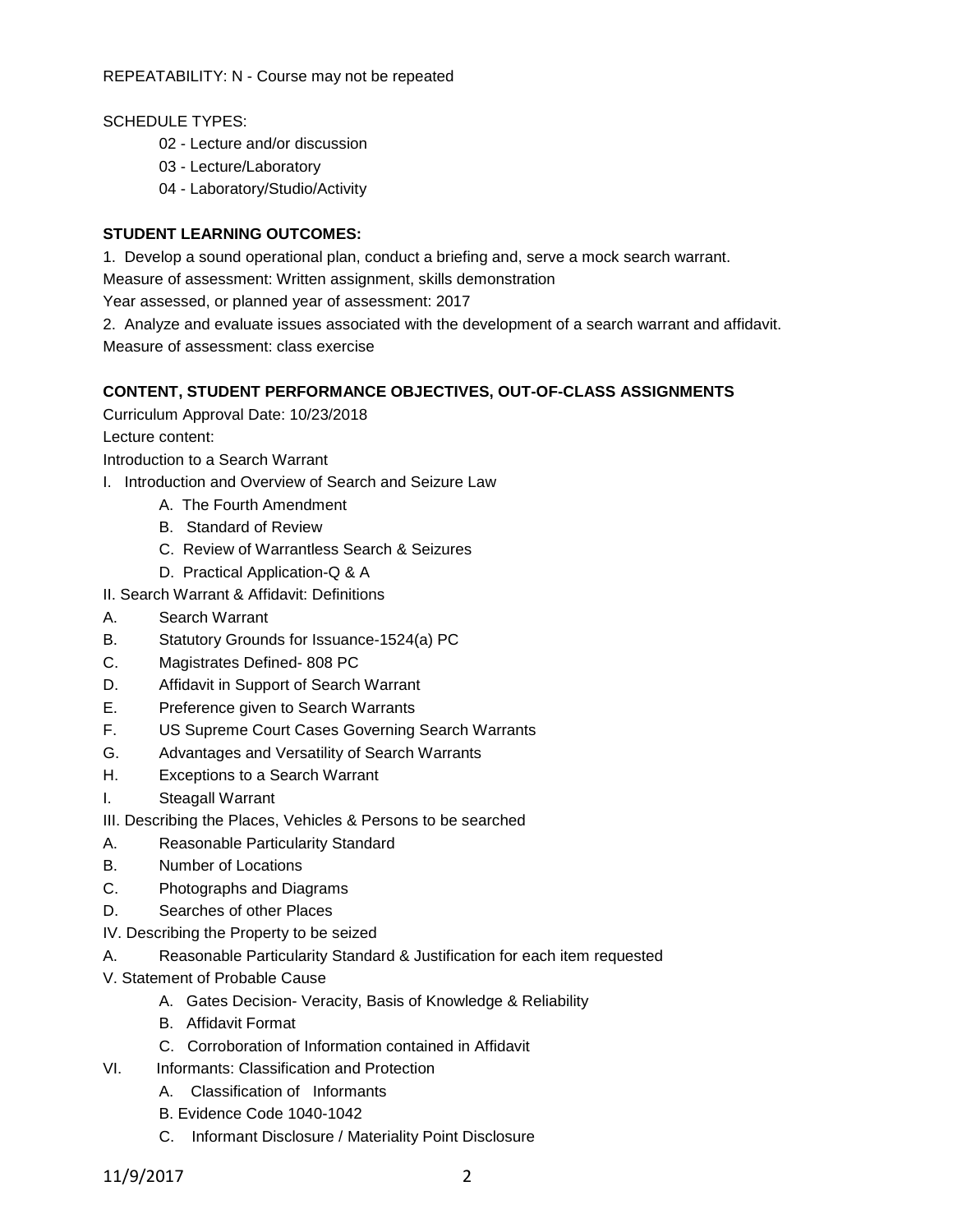- D. Lichtenberger Motions
- E. Court Proceedings for Informant Disclosure
- VII. Court Proceedings in Search Warrant Cases
- A. Proposition 8
- B. 1538.5 Motions
- C. Motion to Quash and/or Traverse a Search Warrant
- D. **Illegally Obtained Information**
- E. Good Faith Exception
- F. Sealing Affidavits
- VIII. Nighttime Searches
- A. Magistrates Approval after 10:00PM and before 7:00AM
- B. Statement of Good Cause
- C. Officer Safety and Operational Planning
- IX. Mechanics of Search Warrant Preparation
- A. Compilation of Information
- B. Present Search Warrant to Magistrate
- C. Copies of Search Warrant
- D. Return of the Search Warrant
- X. Oral Affidavits, Telephonic, Email & Facsimile Search Warrants
	- A. Special Procedures
- XI. Service of the Search Warrant
- A. Time Limit for Execution
- B. Freezing a Location
- C. 1531 PC Knock &Notice
- D. Detaining / Searching Occupants & Visitors
- E. Reading / Seizing Documents
- F. Safes & Locked Containers
- G. Answering Telephones
- H. Currency Seized as Evidence
- I. Inventory of Property Seized
- J. Releasing Property Seized Pursuant to a Search Warrant

Lab Content:

Practical Exercise I:

Students will review a police report (supplied by the student) or Sample Investigation (provided by the instructor). The student will then complete the Search Warrant forms relating to the investigation.

Practical Exercise II:

Students will role play in search warrant mock court proceedings.

Practical Exercise III:

Students will review a police report (supplied by the student) or Sample Investigation (provided by the instructor). The student will then complete an Affidavit in Support of a Search Warrant.

Practical Exercise IV:

Students will review all safety procedures and techniques/information needed to procure and serve a search warrant.

## **METHODS OF INSTRUCTION:**

Lecture, discussion and demonstration will serve as the medium of instruction. Individual guidance will be provided as required.

## **OUT OF CLASS ASSIGNMENTS:**

Required Outside Hours: